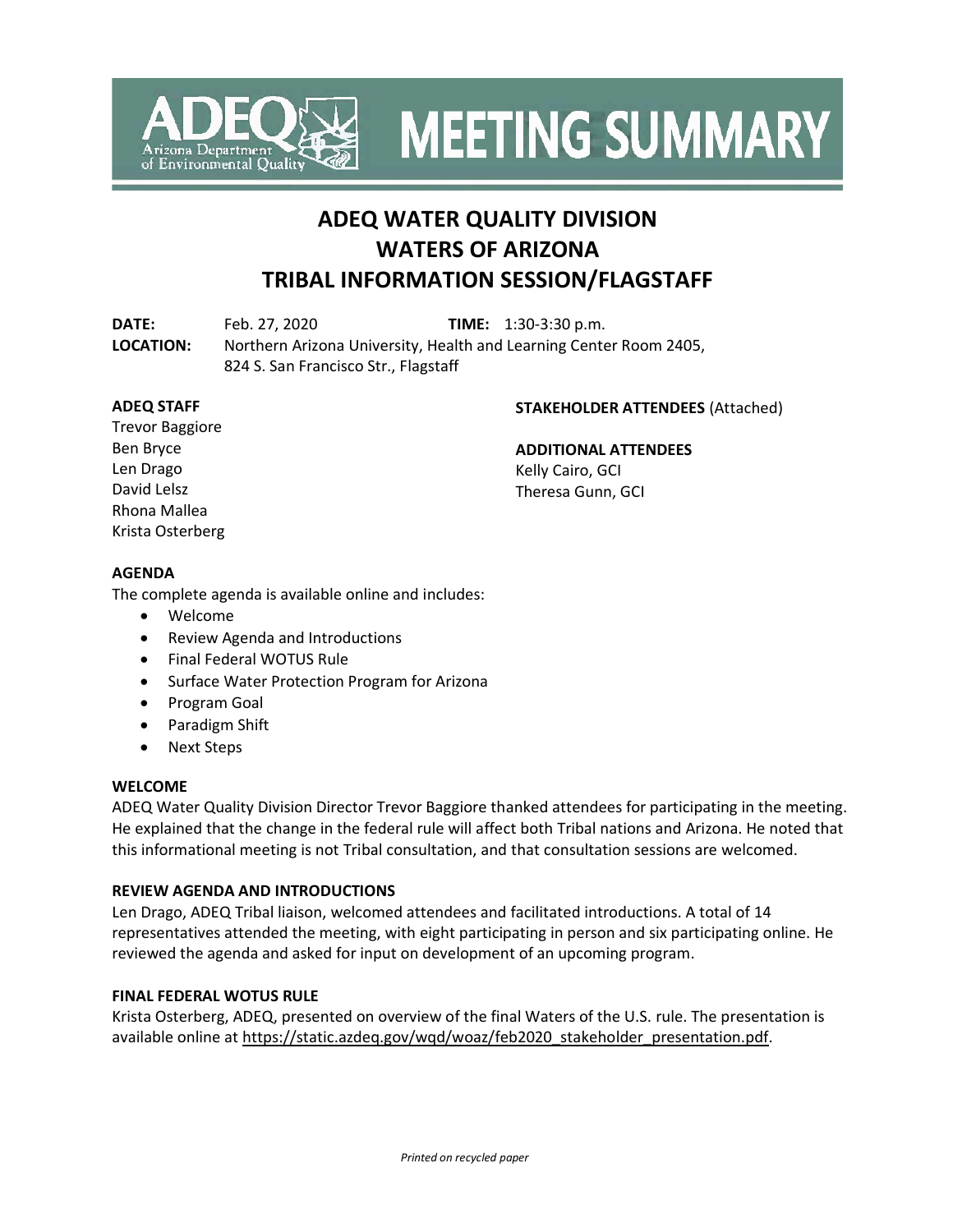The final Waters of the U.S. definition is expected to be published in the Federal Register soon. The rule will become effective 60 days after publication, unless there is a stay to the rule. One of the biggest impacts to Arizona will be the exclusion of ephemeral streams from the new definition. The biggest change since the draft rule was announced in January of 2019 is that ephemeral breaks will not necessarily sever jurisdiction. If a water body conveys flow in a typical year, which is based on a 30-year rolling average, jurisdiction will not be severed.

Highlights of comments and questions include:

- If the rule is not in effect, does that mean it's not final?
- A 30-year rolling average in Arizona will represent many years of drought in Arizona.
- Does that mean a water body can be redefined in the future, as the 30-year time period will represent a different period of time each year?
- Some people have asked the Corps and EPA about the 30-year data methodology and have not yet received a response.
- Would spring-fed wetlands be removed from the definition?
- Tribal lands are trust lands, and the analysis will differ.
- Don't believe there was proper Tribal consultation prior to this federal change. Federal government is advocating a large portion of their responsibility.
- Will this rule change affect 319 funding?
- Don't believe Section 106 references WOTUS.
- If there is a gas spill that goes into WOTUS, will it prevent EPA from engaging in clean-up activities?

Baggiore asked attendees about communication with EPA regarding potential changes. Attendees did not indicate that there had been consultation. They noted that a comment period was noticed, but communication substantially different than public input did not occur.

Changes may affect 319 funding for both the state and Tribes. However, there are different formulas for states and Tribes. Funding changes are not anticipated for about three years, though there is not a guarantee.

Baggiore asked whether Tribal nations or the Intertribal Association of Arizona would be expected to join a lawsuit.

Highlights of comments and questions include:

- If EPA references traditionally navigable waters, the definition change would become an issue.
- Believe there would have to be a national stay of the rule because there would be danger of injury related to new regulations.
- Skeptical of a stay occurring because of hesitation to do so on the part of the courts.
- Anticipate that ultimately lawsuits would become consolidated and include a spectrum of Tribes across the United States.

# **SURFACE WATER PROTECTION PROGRAM FOR ARIZONA**

Osterberg said that at the November 2019 stakeholder meetings, 91 percent of attendees indicated that it was important or very important to have a state program. She noted that ADEQ does not intend to copy the federal Clean Water Act.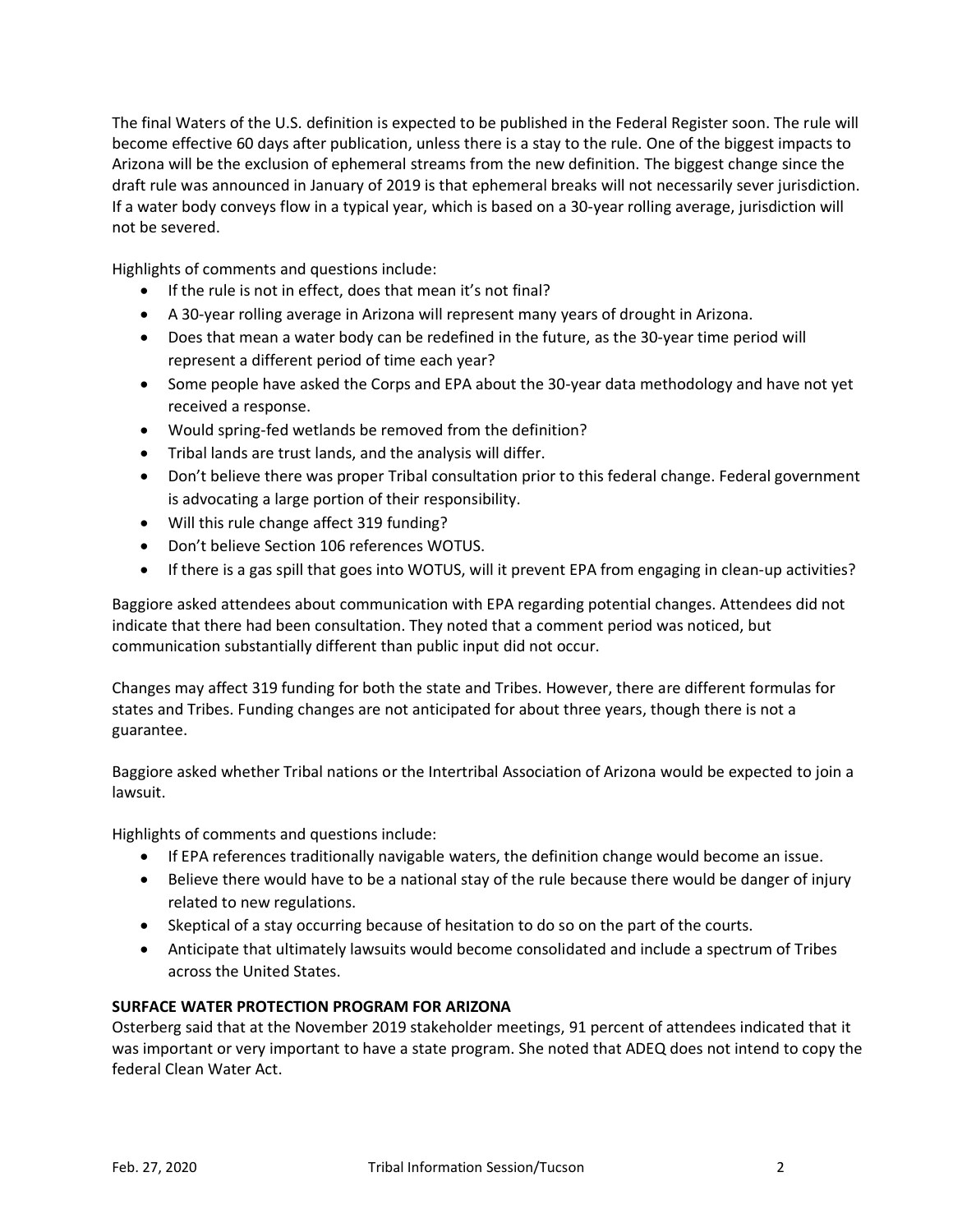She asked attendees to consider the goals drafted from input at the November meetings, and to propose additional goals. Highlights of questions and comments included:

- Need to protect springs some are off Tribal lands. Uses include ceremonial, drinking water, and public water areas. Tribes use Section 106 funds to monitor springs and report to EPA.
- Is this a continuation of the Nov meeting? What progress has been made?
- Will Section 106 funding be affected? There is concern regarding stream monitoring.
- Would it be possible to invite EPA to this or other meetings?
- Would the Attorney General's opinion be an appropriate precursor to this, which may pertain to state liability?
- Surface water protected by Arizona will be defined by biological, chemical and physical connectivity between ephemeral, intermittent, and perennial water flows.
- What is the structure of the meeting with these three different interest groups? Should make the intent of the meeting clear in order to get answers.
- Since ADEQ also will suffer from these impacts, will ADEQ downsize?
- Think some of the questions Tribes have regarding springs also will be state questions.
- Arizona can adopt a goal that is more stringent.
- Can ADEQ still protect waters and fight this rule?
- Believe Arizona will be in the "hot seat" for impacts to springs and other important waters.
- Can ADEQ protect non-jurisdictional waters?

Facilitator Theresa Gunn explained that the department considered more than 500 comments and synthesize them into a draft of common goals. Although the state program would not apply to Tribes, ADEQ believes Tribal representatives can provide valuable input on developing a state program.

ADEQ staff members noted the following:

- EPA was not invited to these meetings, since they pertain to the development of a state program. However, there have been discussions about conducting a Tribal meeting to include EPA. Baggiore encouraged Tribes to reach out to EPA. At this point, EPA does not seem to have information to share with the state and Tribes.
- Baggiore said that an assessment of included waters under WOTUS will need to occur.
- ADEQ intends to move forward with a state-level program to protect Arizona surface waters, which is consistent with the environmental work with which the department is tasked.
- If authorized by the Arizona Legislature, Arizona can adopt more stringent water quality goals.
- ADEQ cannot apply the CWA rule, but can develop a state surface water program.

# **GUIDING PRINCIPLES**

Gunn reviewed the concept of guiding principles as essentially design criteria that should be included in creating a state program. She asked attendees to consider the guiding principles drafted from input at the November 2019 meetings, and to note suggestions for additional principles. Highlights of comments and questions included:

• The jurisdictional question for ADEQ's purpose has to get resolved on the state site – no position is not a position. The law does not support the position of no action as being defensible. Urge ADEQ to make progress on that opinion.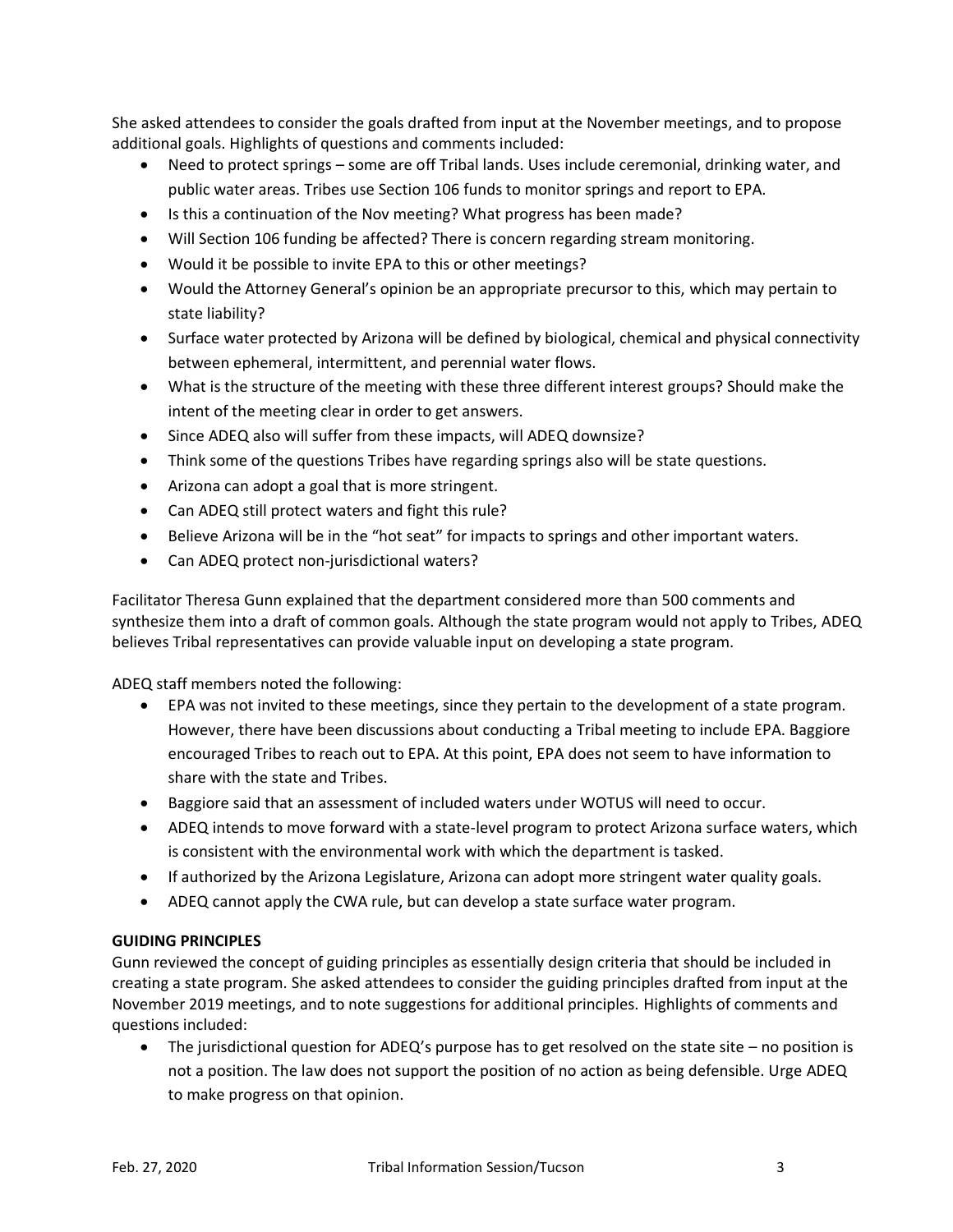- Agree to have a base state program regardless of WOTUS change.
- Difficulty we all face is that the changes are still a hypothetical, and may remain tied up in litigation.
- If there is a stay, will you continue to pursue a state program?
- Treatment as a state differs from Clean Water Act.

ADEQ staff members said that ADEQ intends to pursue a state program and sees value for the state in doing so.

#### **PARADIGM SHIFT**

Osterberg explained shifting the paradigm to a consideration of the water uses that the state might want to protect. She asked attendees to consider: *Might looking at uses, impacts and risk be a better fit for protecting Arizona's waters.*

Gunn asked the group how to determine what gets regulated. Protecting uses, rather than types of waters, may address connectivity concerns.

Highlights of discussion regarding the regulatory approach included:

- Qualifiers to the air quality approach is that air is continuous, with significant mixing, and does not have defined borders. Water is more segmented, indoor air versus ambient air would be more comparable. There are general liability triggers that could come into effect for public safety.
- Even if all water is considered continual, this may not be an effective approach. To have effective results, must be specific about the requirements.
- Already have tools such as anti-degradation regulations, OAW, mixing zones, natural background variances, toxicity testing.
- Could duplicate the CWA and tools in the current surface water quality standards approach.
- Is there an APP comparison that would apply?
- Caution this process to not erase the Clean Water Act and recreate what has already been done. The pollutants are profiled with great understanding of harm.

# **NEXT STEPS**

Osterberg reviewed the timeline for next steps including:

- March 2020: establish a stakeholder advisory group; conduct permit holders information meeting
- April 2020: form technical work groups
- June 2020: draft program outline for stakeholder input

Highlights of stakeholder comments included:

• Requests for consultation often go to leadership, and would request ADEQ send duplicate letters to environmental representatives as well as leadership.

Baggiore said the department recognizes that a Tribal workgroup would need to be run differently than other technical working groups.

Drago said that he has received consultation requests from a few Tribes and would like to consult on this issue, as well as the tribal consultation policy. He thanked representatives for participating in the meeting. Attendees were asked to return meeting evaluation surveys; however, only one evaluation was received.